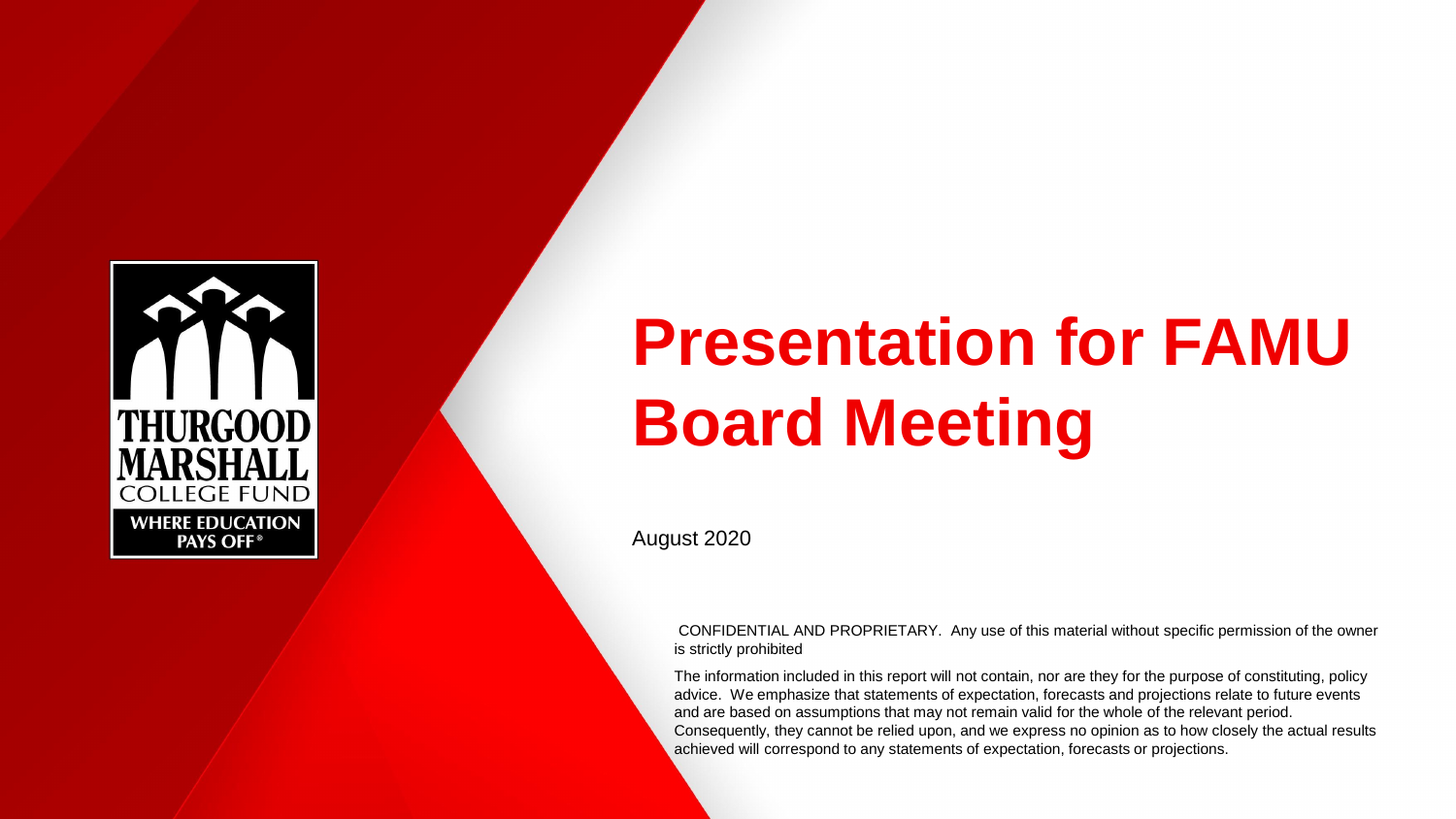<span id="page-1-0"></span>

# **Agenda**

## **Forward-looking trends in higher education**

[Key themes in COVID response for HBCUs](#page-3-0)

[Financial and strategic COVID response at FAMU](#page-7-0)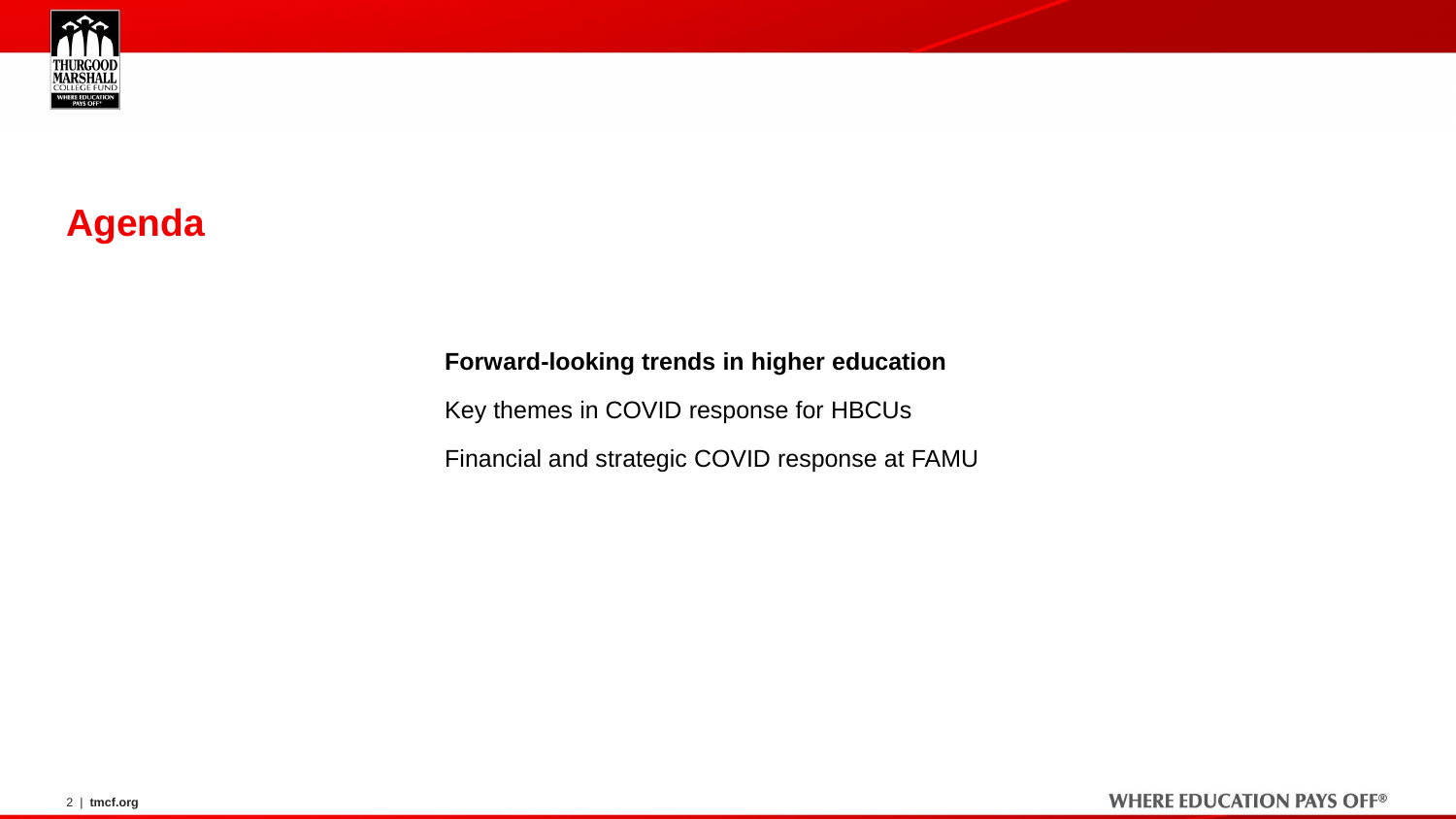

# **MARSHALL** 9 durable higher education trends amplified by COVID-19

#### **1 The demographic cliff**

The year 2026 will bring a peak in high school graduates then an aggressive decline, marked also by a decline in international student demand.

#### **2 The Diversity, Equity and Inclusion imperative**

Universities struggle to close a double-digit achievement gap while the next 10 years will bring increasingly diverse incoming undergraduate classes.

#### **3 Affordability and value are misunderstood**

Cost-to-attend is slightly higher, but debt levels have risen while repayment rates have fallen. Meanwhile, completion rates have stagnated.

## **4 Increasing recognition of student mental health needs**

Mental and emotional health issues such as anxiety and depression, have been on the rise and are anticipated to increase even more sharply in the COVID-19 period.

#### **7 The Future of Work is now - and in an unprecedented downturn**

Automation is expected to impact ~30% of tasks in ~60% of roles and graduates will now search for jobs in what could be the largest downturn post- WWII.

## **5 Higher education goes remote overnight**

COVID-19 forced rapid remote learning adoption within weeks and acceptance of remote and online learning appears to be increasing and accelerating.

## **6** EdTech brings new enablers and **competitors**

Tech has been gaining traction across higher education, providing HEIs with enablers as well as new sources of competition and disruption.

#### **8 Interdisciplinary research becomes the norm in the battle for funding**

Federal govt. R&D investments lessen on a relative basis, while the research landscape is re-organizing to focus on interdisciplinarity and new capabilities.

## **9 Financial instability brings consolidation and stressors**

Financial pressures are increasing amidst state funding declines (pre-COVID-19) and industry consolidation and closures, largely of for-profit institutions.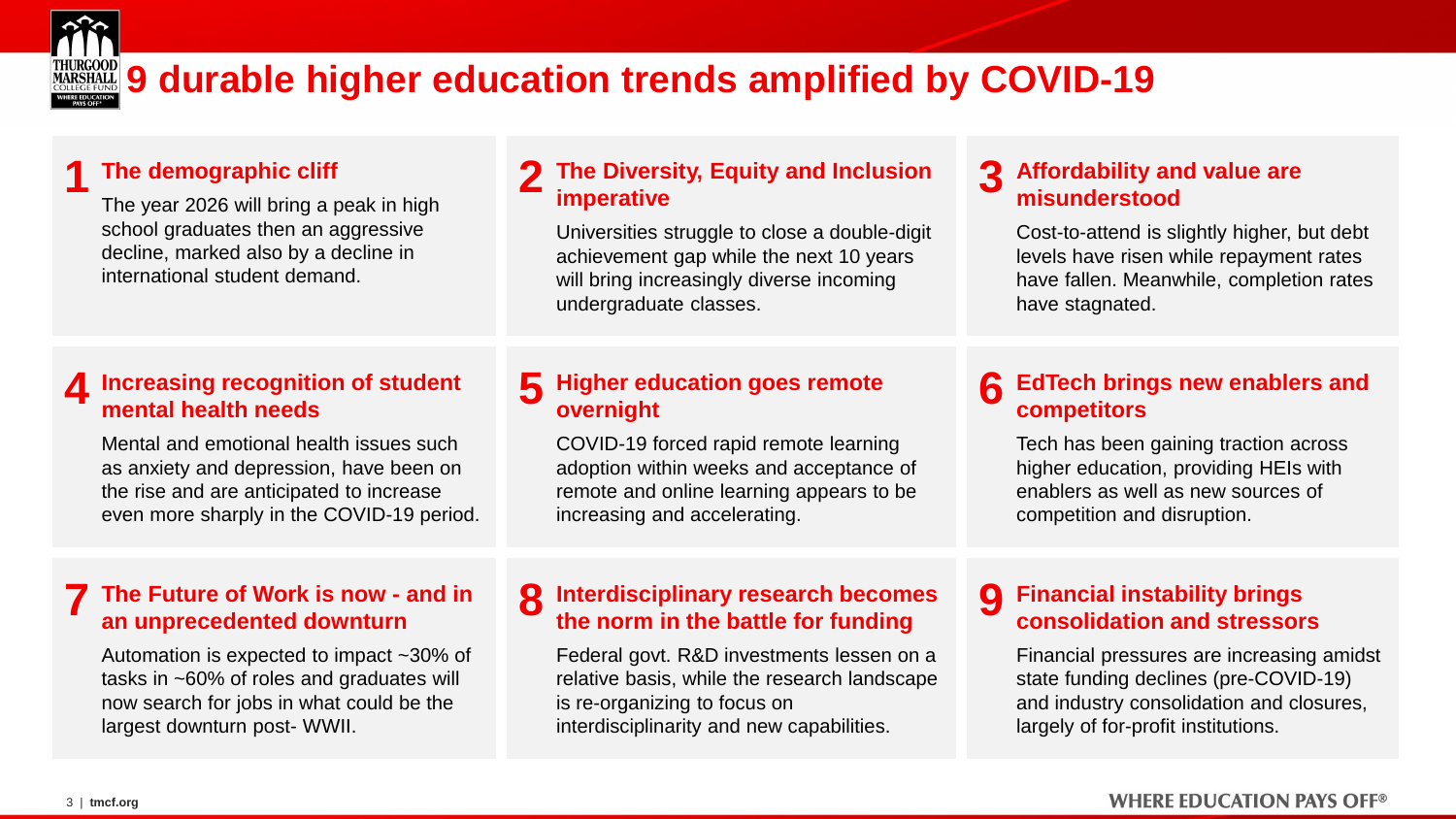<span id="page-3-0"></span>

# **Agenda**

[Forward-looking trends in higher education](#page-1-0)

**Key themes in COVID response for HBCUs**

[Financial and strategic COVID response at FAMU](#page-7-0)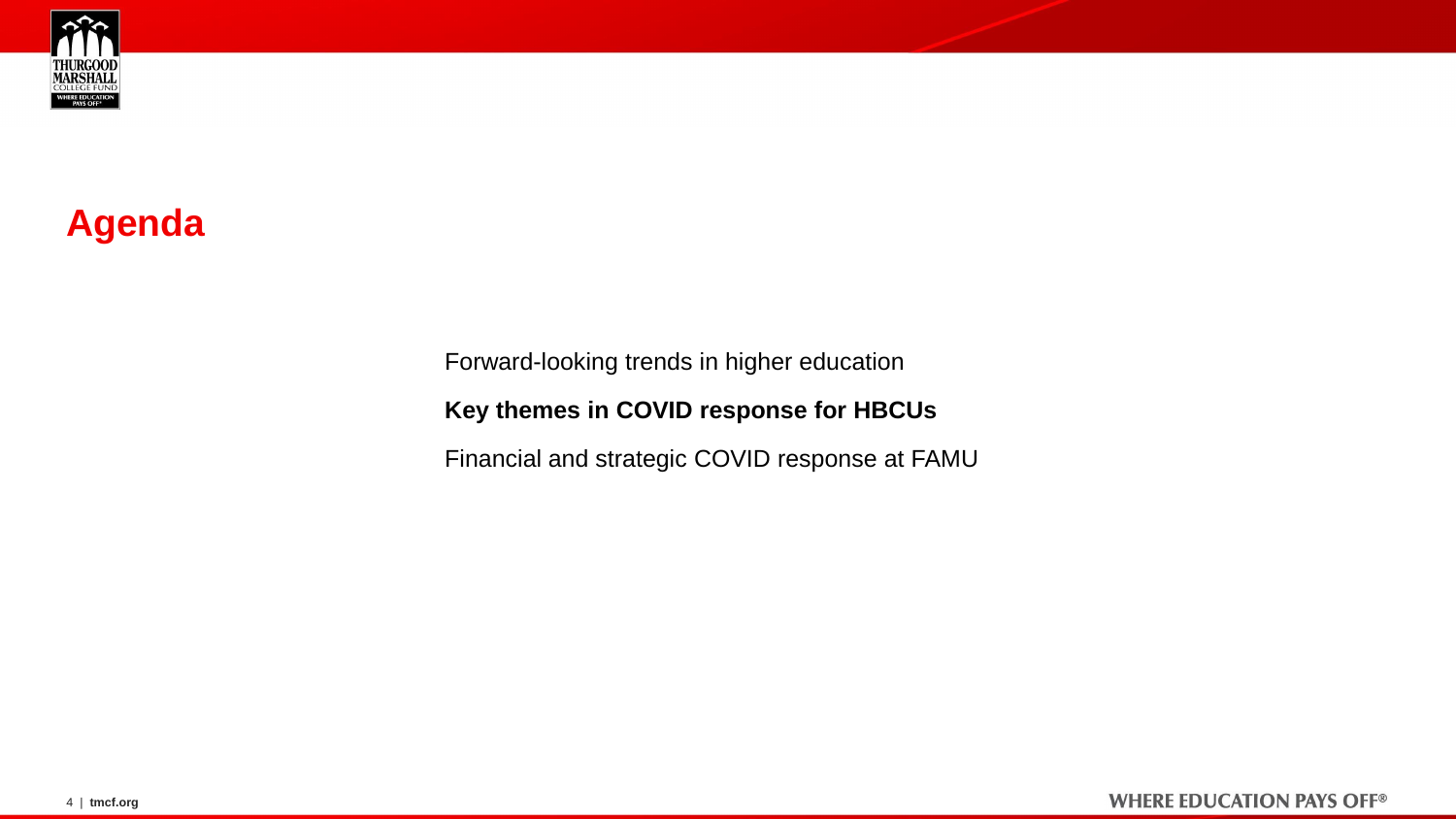



## **Goals of the Partnership**



**An enhanced governance and operating model** to make decisions more quickly and effectively, both during the crisis and through **reopening**



**A clear understanding of current & projected financial situation**, along with immediate student, faculty, & staff needs post crisis



**A roster of enrollment and retention initiatives to stabilize during COVID-19 and beyond**

This document is subject to the disclaimers covered on the cover page.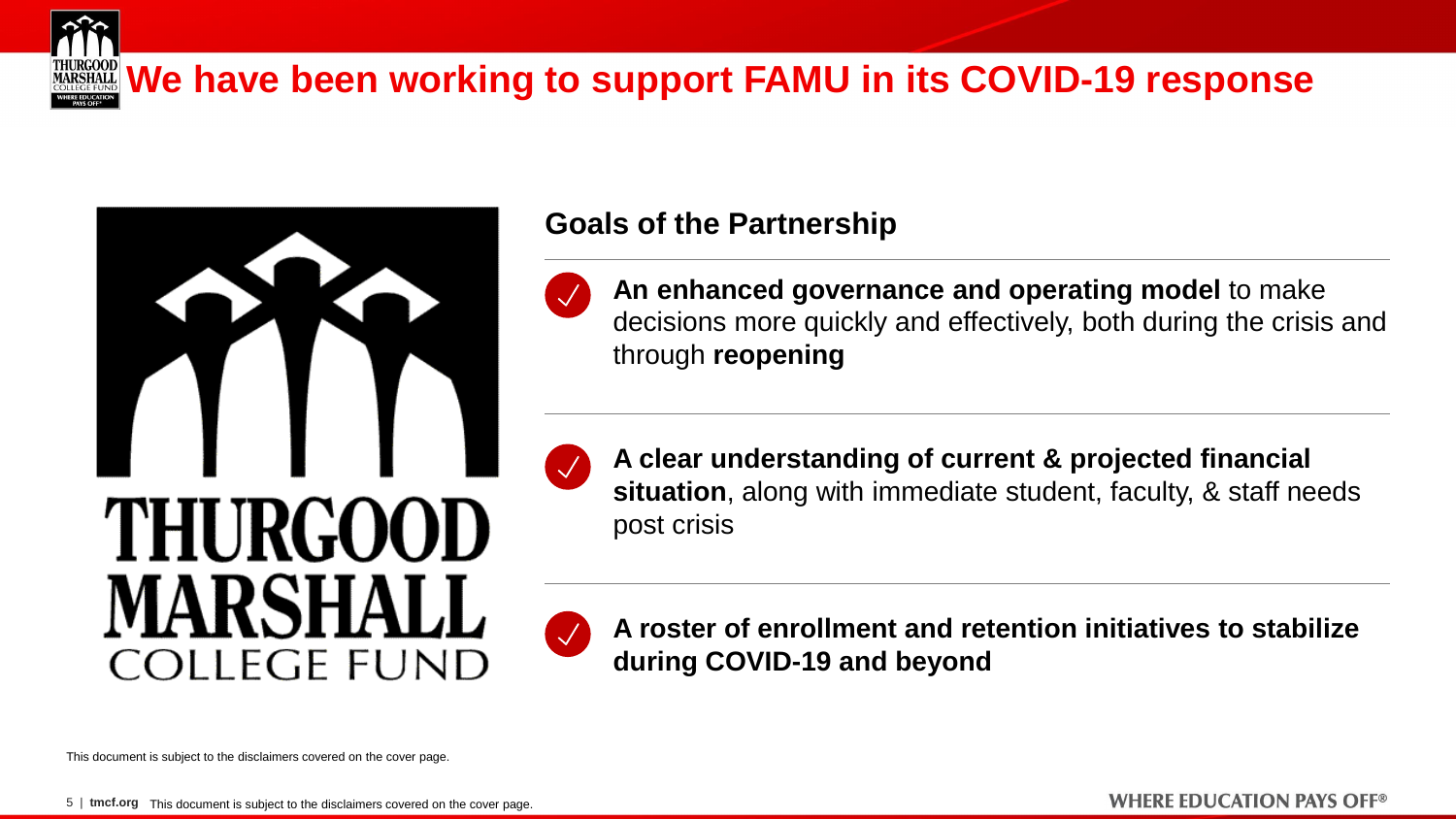

# **We partnered with FAMU over twelve weeks to deliver impact**

## **The twelve week engagement had a three phased approach**

| <b>Assess and diagnose</b><br>2-3 weeks                                                                                                                                                                                                                                                                | <b>Design and decide</b><br>3-4 weeks                                                                                                                                                                                                                                       | <b>Implement and refine</b><br>4-6 weeks                                                                                                                                                                                                                                                                                                                                                     |     |
|--------------------------------------------------------------------------------------------------------------------------------------------------------------------------------------------------------------------------------------------------------------------------------------------------------|-----------------------------------------------------------------------------------------------------------------------------------------------------------------------------------------------------------------------------------------------------------------------------|----------------------------------------------------------------------------------------------------------------------------------------------------------------------------------------------------------------------------------------------------------------------------------------------------------------------------------------------------------------------------------------------|-----|
| <b>Assessed readiness across</b><br>governance, finances, enrollment,<br>retention, technology and<br>reopening<br>Identified high impact areas to<br>boost near term performance<br><b>Adjusted crisis management</b><br>response governance and<br>operating model to ensure<br>coordinated response | Determined critical areas of<br><b>impact</b> (e.g., finance, enrollment,<br>retention, reopening)<br>Set aspiration for impact and<br>aligned on goals and targets<br>Designed initiatives and clear<br><b>roadmaps</b> to ensure progress<br>across critical impact areas | Implement new initiatives /<br>roadmap, holding regular check-<br>ins across workstreams to maintain<br>progress and remediate observed<br>risks / obstacles<br><b>Embed new habits and</b><br><b>capabilities</b> to lay the foundation<br>for continuous improvement,<br>including mechanisms to monitor<br>adoption and progress of initiatives<br>across near, medium, and long-<br>term |     |
| <b>Mid May</b>                                                                                                                                                                                                                                                                                         | Late May                                                                                                                                                                                                                                                                    | Late<br><i><b>June</b></i>                                                                                                                                                                                                                                                                                                                                                                   | Now |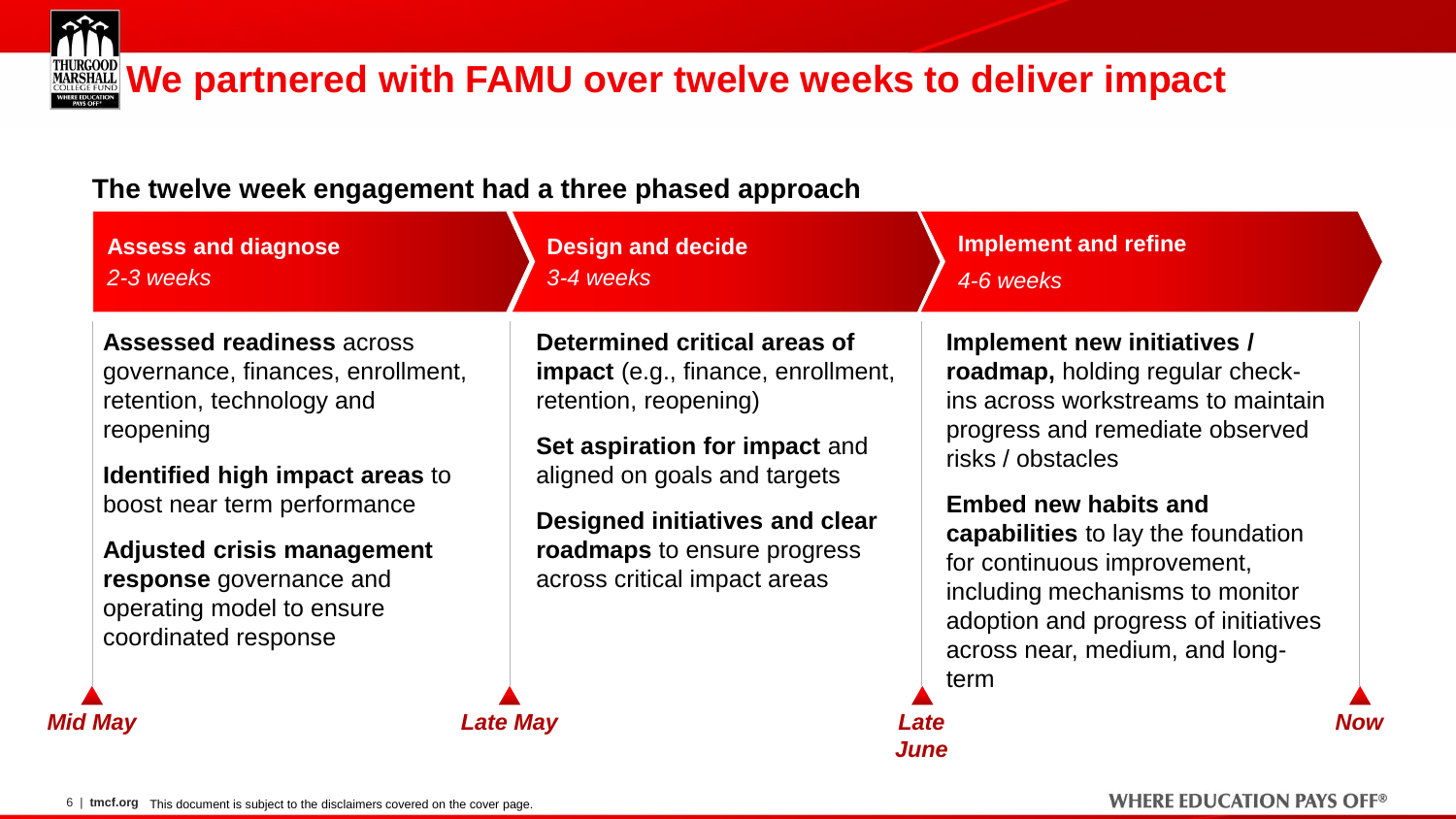

# **FIGROOD Five top-of-mind topics guided our support to FAMU through its COVID response**

| <b>Students</b>                                                                                    | <b>Financial</b>                                                       | <b>Technology</b>                                                                                      | <b>Faculty &amp; academics</b>                                                                    | <b>Governance &amp; operating</b><br>model                               |  |  |
|----------------------------------------------------------------------------------------------------|------------------------------------------------------------------------|--------------------------------------------------------------------------------------------------------|---------------------------------------------------------------------------------------------------|--------------------------------------------------------------------------|--|--|
| Student safety                                                                                     | Cash on hand                                                           | Online teaching platform technology                                                                    | Employees safety                                                                                  | Governance process shifts                                                |  |  |
| Are the correct safety measures,<br>infrastructure, and protocols in place?                        | Debt service implications<br>Extend cash on hand                       | assessment - delivery, grading<br>Faculty remote teaching capabilities                                 | Are the correct safety measures,<br>infrastructure, and protocols in place?                       | Board requirements/procedures                                            |  |  |
| Student financial security<br>Job loss, work-study loss                                            | Financial consolations to students,<br>staff                           | Staff remote work capabilities<br>Access to wifi and equipment<br>Infrastructure for remote operations | Faculty and staff skills for large shifts<br>(e.g., community building, tactical)                 | Organizing a decision-making cadence<br>for emergency situation          |  |  |
| Student learning<br>Student access to technology, internet<br>Online learning portal effectiveness | Tuition revenue impact<br>Non-academic revenue impact                  | Student access to technology: laptops,<br>broadband internet<br>Faculty access to technology           | Workforce size and capabilities for<br>ongoing and future remote/ socially<br>distant environment | Orienting the board for rapid decision-<br>making now, and going forward |  |  |
| Student engagement<br>Sense of community<br>Quick closure impact                                   | Auxiliary revenue                                                      | Sustain learning quality, student<br>support and success over time,<br>remotely                        |                                                                                                   |                                                                          |  |  |
| Student success<br>Milestone achievement: course<br>completion, requirements, graduation           | Reducing costs and financial liabilities                               |                                                                                                        |                                                                                                   |                                                                          |  |  |
| New student enrollments<br>Existing student retention                                              | Increasing revenues and sources of<br>funding to close persistent gaps |                                                                                                        |                                                                                                   |                                                                          |  |  |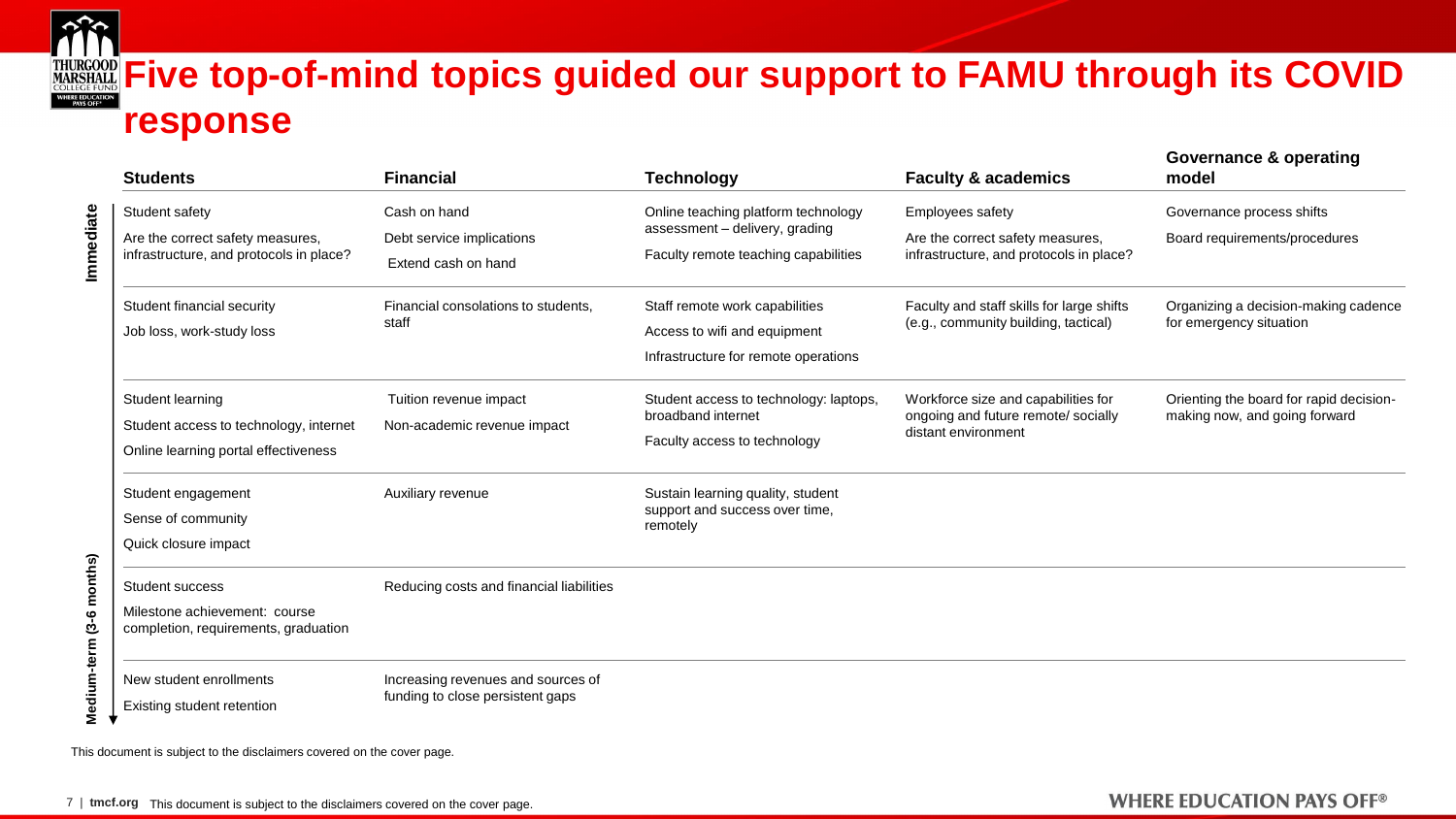<span id="page-7-0"></span>

# **Agenda**

[Forward-looking trends in higher education](#page-1-0) [Key themes in COVID response for HBCUs](#page-3-0) **Financial and strategic COVID response at FAMU**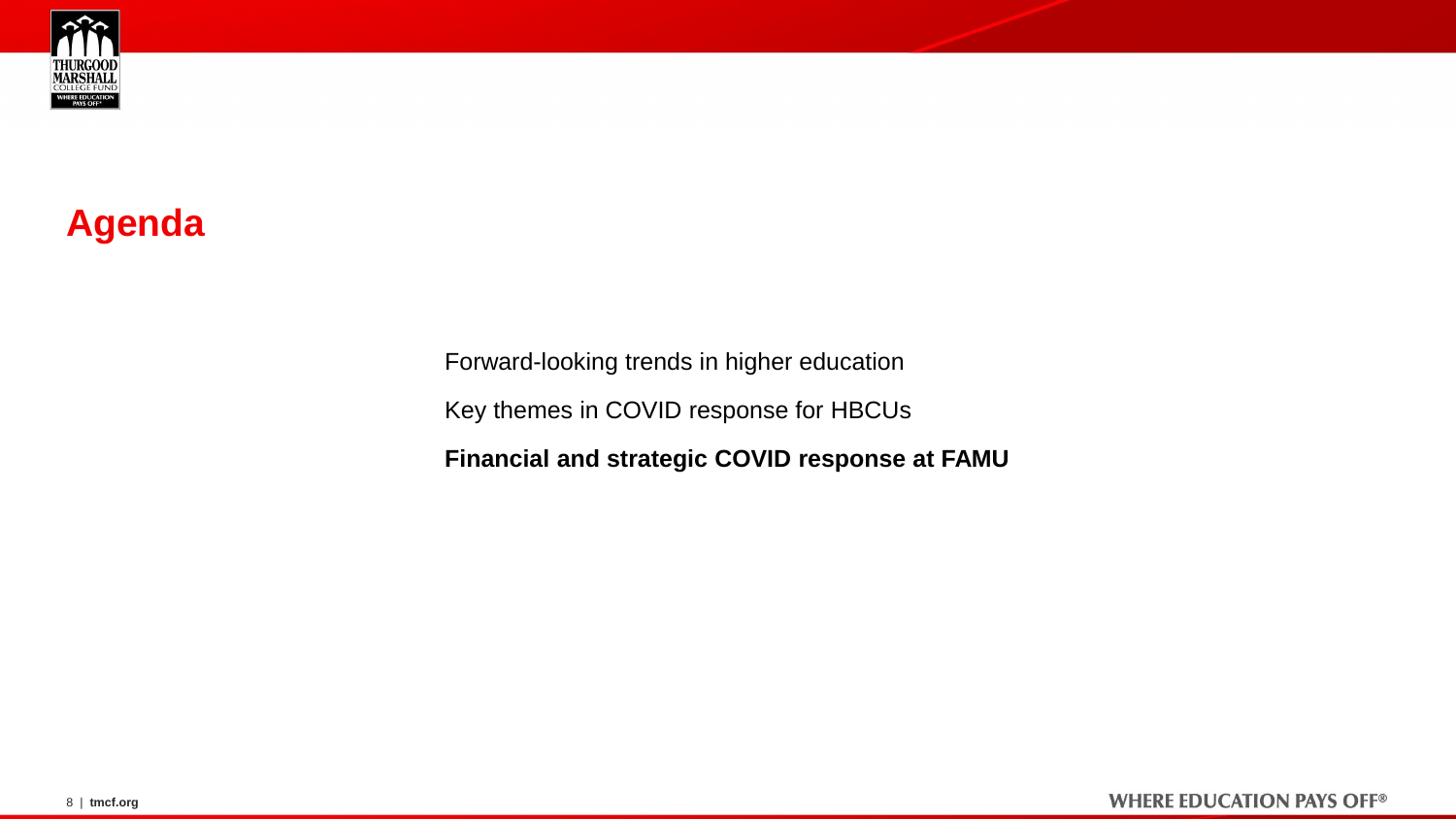

# **WARSHALL WE have supported FAMU across finances, crisis management, and enrollment, and several activities can ensure maintained momentum**

Deep dive to follow Not yet started Complete Underway

**WHERE EDUCATION PAYS OFF®** 

## **Progress to date Forward-looking opportunities**

| <b>Finances</b>                              | • Shared outside-in perspective on cost opportunities<br>• Shared and discussed levers for savings across personnel and<br>non-personnel spend and prioritization of highest potential levers to<br>prioritize for action, including considerations for implementation<br>Built a comprehensive cash flow model, including three specific<br>$\bullet$<br>COVID scenarios, to understand financial implications and size<br>potential shortfalls<br>Conducted a <b>program profitability analysis</b> to inform strategic<br>$\bullet$<br>decisions on where to grow programs | • Continue to update model to ensure accuracy<br>as the fall semester unfolds<br>Implement select initiatives (e.g., section<br>consolidation) with high reward vs cost to<br>implement |
|----------------------------------------------|-------------------------------------------------------------------------------------------------------------------------------------------------------------------------------------------------------------------------------------------------------------------------------------------------------------------------------------------------------------------------------------------------------------------------------------------------------------------------------------------------------------------------------------------------------------------------------|-----------------------------------------------------------------------------------------------------------------------------------------------------------------------------------------|
| <b>Enrollment</b><br>and<br><b>Retention</b> | <b>Shared outside-in perspective on enrollment and retention track</b><br>record versus peers<br>Shared best practices and levers to improve enrollment and<br>retention, including an enrollment dashboard                                                                                                                                                                                                                                                                                                                                                                   | • Continue student pulse checks and outreach<br>to minimize attrition                                                                                                                   |
| <b>Crisis</b><br>Manage-<br>ment             | <b>Shared best practices</b> on crisis management, including team<br>structure, key priorities, and activities                                                                                                                                                                                                                                                                                                                                                                                                                                                                |                                                                                                                                                                                         |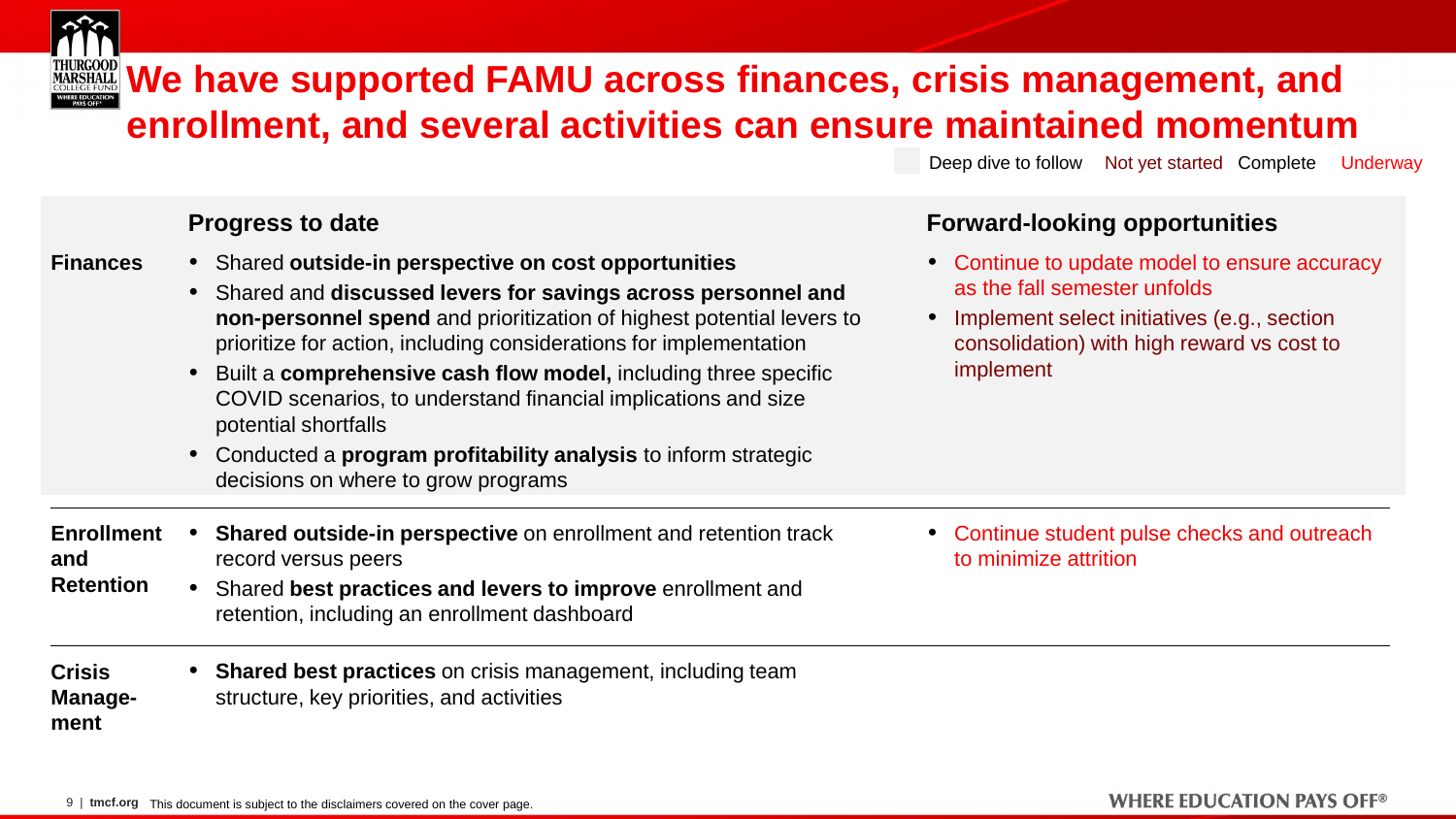

# **EXample: We worked with FAMU to develop a cash flow model and MARSHALL Example: We worked with FAMU to develop a cash flow model and prioritize initiatives to promote financial health**

*Note: FAMU team continuing to work with model to finalize sizing of surplus / deficit across scenarios. Numbers below may not reflect final assumptions used by team*

| îĥ<br><b>www.institutional financial outlook assumptions</b><br>Pandemic scenario modeling, 2020-21         |                       |            |                     |               |                                                                     |                                         |                                                                                                                                                                           |
|-------------------------------------------------------------------------------------------------------------|-----------------------|------------|---------------------|---------------|---------------------------------------------------------------------|-----------------------------------------|---------------------------------------------------------------------------------------------------------------------------------------------------------------------------|
|                                                                                                             |                       |            | âî                  |               |                                                                     |                                         |                                                                                                                                                                           |
|                                                                                                             | <b>Scenario 1</b>     | <b>Sce</b> |                     |               |                                                                     |                                         | <b>WHE Universities can prioritize cost actions based on potential impact and</b>                                                                                         |
| Assumptions <sup>1</sup>                                                                                    | Hybrid year on campus | Hyb        |                     |               | ease of implementation                                              |                                         | ◯ Support provided as<br>Deprioritized Already implemented<br><b>Prioritized</b>                                                                                          |
| Decline in undergraduate enrollment (and<br>correspondingly in student aid)                                 | 10% Fall, 10% Spring  | 15%        |                     |               |                                                                     |                                         | part of TMCF effort                                                                                                                                                       |
| Decline in graduate and other enrollment<br>(2)                                                             | 10% Fall, 10% Spring  | 10%        |                     |               |                                                                     |                                         | <b>Personnel levers</b><br>1 Optimize faculty spend through review of credit hours taught per faculty, consolidation of sections, and<br>rationalized course offerings    |
| (3)<br>Decline in room and board                                                                            | 30% Fall, 30% Spring  | 30%        |                     | value         | 0<br>Ø                                                              |                                         | Implement hiring freezes for non-essential positions in the near term<br>2                                                                                                |
| Decline in athletics auxiliary revenues<br>4)                                                               | 40% all year          | 40%        | (Gain) <sup>1</sup> | $\frac{6}{2}$ | <b>Execute</b>                                                      | Consider<br>$_{\tiny{\textregistered}}$ | 3<br>Introduce voluntary early retirement programs for all eligible personnel                                                                                             |
| Decline in health care services auxiliary revenues<br>5)                                                    | 10% Fall, 10% Spring  | 15%        | $\omega$<br>ğuiv    |               |                                                                     |                                         | 4 Offer voluntary reduced workload schedules for non-student facing administrative roles                                                                                  |
|                                                                                                             |                       |            |                     |               | 4                                                                   |                                         | 5 Reduce or eliminate overtime spend                                                                                                                                      |
| Decline in parking revenues<br>6)                                                                           | 10% Fall, 10% Spring  | 10%        | 耑<br>$\circ$<br>۰   |               | 11<br>9                                                             |                                         | <b>Non-personnel opportunities</b>                                                                                                                                        |
|                                                                                                             |                       |            | ntial               |               |                                                                     |                                         | 6 Rationalize supplies and IT licenses, contracts, and purchase orders, accounting for reduced campus presence                                                            |
| Decline in other misc. revenues                                                                             | 10% Fall, 10% Spring  | 10%        |                     | Low value     | Consider                                                            | Improve                                 | Launch zero-based budgeting and spend controls to reduce discretionary spend                                                                                              |
| Decline in state appropriations<br>(8)                                                                      | 6% all vear           | 6%         |                     |               | 10<br>12                                                            |                                         | 8 Launch SUS-wide shared initiatives                                                                                                                                      |
| Percent drops based on a FY19 baseline, with the exception of health care services, which are based on FY20 |                       |            |                     |               |                                                                     |                                         | (9) Negotiate more favorable contracts (e.g., through competitive bids, bulk purchase) for supplies and IT                                                                |
| This document is subject to the disclaimers covered on the cover page                                       |                       |            |                     |               |                                                                     |                                         | 10 Leverage IT to reduce other costs through modernized systems (e.g., electronic payments)                                                                               |
| $4$   tmcf.org                                                                                              |                       |            |                     |               | Easy                                                                | Hard                                    | Expand VoIP to all FAMU buildings to capture cost savings from telecom                                                                                                    |
|                                                                                                             |                       |            |                     |               | Difficulty to implement (Pain) <sup>1</sup>                         |                                         | 12 Revise travel policies to reduce frequency of travel and average cost per trip (e.g., with advance purchase<br>requirements or limiting count of individuals per trip) |
|                                                                                                             |                       |            |                     |               |                                                                     |                                         | 1. Pain and gain classifications are illustrative for typical university. Actual opportunity and difficulty depends on particular circumstances of school                 |
|                                                                                                             |                       |            | $2 \mid$ tmcf.org   |               | This document is subject to the disclaimers noted on the cover page |                                         | <b>WHERE EDUCATION PAYS OFF®</b>                                                                                                                                          |

#### 10 | **tmcf.org** This document is subject to the disclaimers covered on the cover page.

## **WHERE EDUCATION PAYS OFF®**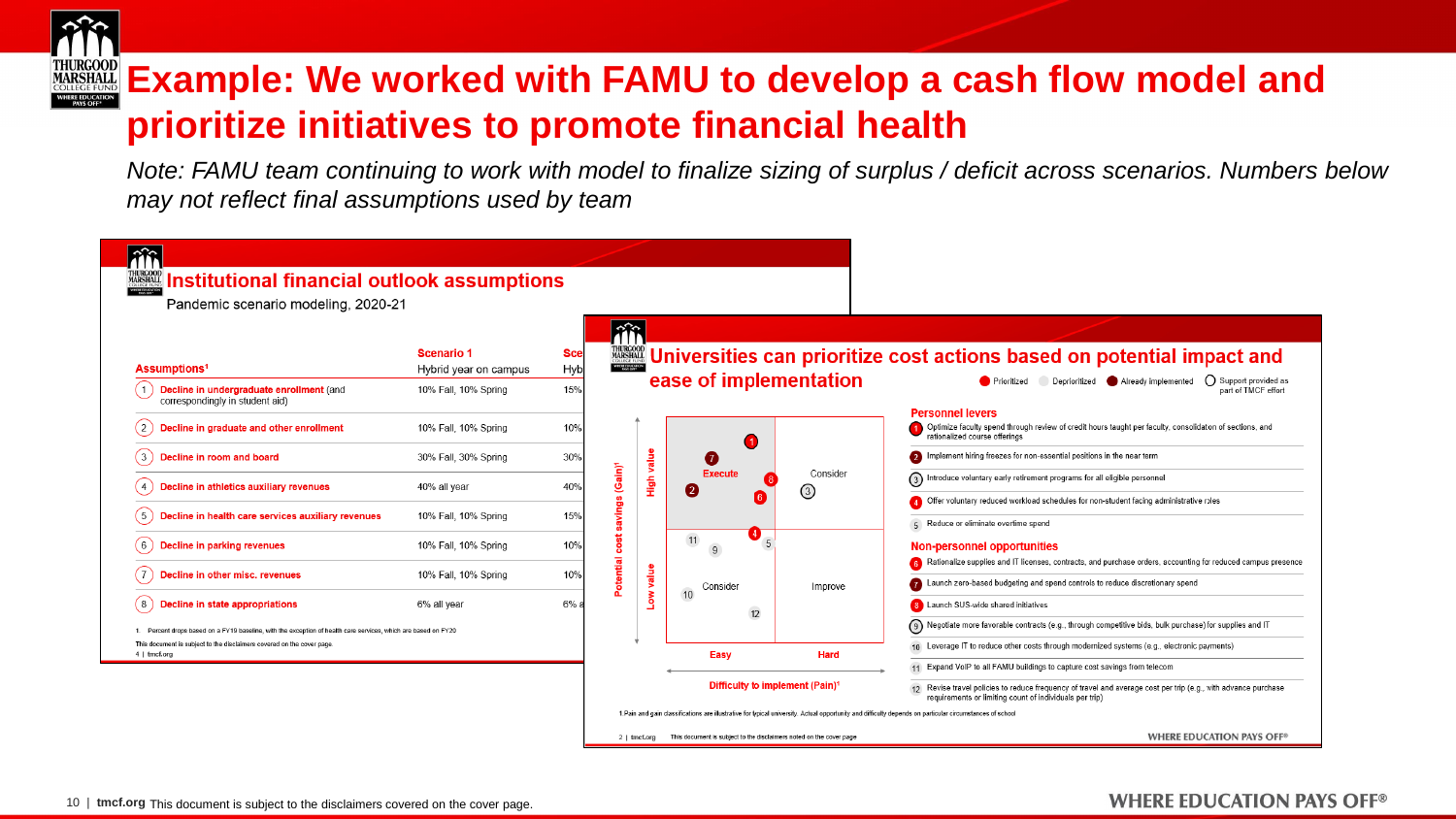

# **Example: We worked with FAMU to assess profitability by program**

cost/SCH, \$

### liñ

### **Academic programs vary by enrollment, gross margin, and** instructional costs (1/2)

| <b>School/ College</b>                                 | <b>Department</b>                                                                                                                      | <b>Enrollment CAGR</b><br>('15-'17), % | <b>Gross margin.</b>            |
|--------------------------------------------------------|----------------------------------------------------------------------------------------------------------------------------------------|----------------------------------------|---------------------------------|
| <b>College of Education</b>                            | 3105-Health and Physical Education/Fitness.                                                                                            | 1.7%                                   | 91.9%                           |
|                                                        | 4228-Clinical, Counseling and Applied Psychology.                                                                                      | 6.6%                                   | 91.9%                           |
|                                                        | 5401-History.                                                                                                                          | 6.0%                                   | 86.9%                           |
| <b>College of Social Sciences, Arts and Humanities</b> | 4511-Sociology.                                                                                                                        | (3.6%)                                 | 76.1%                           |
|                                                        | 4510-Political Science and Government.                                                                                                 | 5.2%                                   | 74.6%                           |
|                                                        | 2701-Mathematics.                                                                                                                      | 3.8%                                   |                                 |
| <b>College of Science and Technology</b>               | 4005-Chemistry.                                                                                                                        | 3 1%                                   |                                 |
|                                                        | 3899-Philosophy and Religious Studies, Other.                                                                                          | 0.0%                                   | <b>THURGO</b>                   |
|                                                        | 2401-Liberal Arts and Sciences, General Studies and Humanities.                                                                        | (16.7%)                                | <b>MARSHA</b><br><b>COLLEGE</b> |
| <b>College of Social Sciences, Arts and Humanities</b> | 5007-Fine and Studio Arts.                                                                                                             | (2.0%                                  | WHERE EDUCA                     |
|                                                        | 4201-Psychology, General.                                                                                                              | 7.6%                                   |                                 |
|                                                        | 5004-Design and Applied Arts.                                                                                                          | 0.0%                                   | Instru                          |
| <b>School of Journalism and Graphic Communication</b>  | 0909-Public Relations, Advertising, and Applied Communication.                                                                         | 0.0%                                   |                                 |
| <b>College of Social Sciences, Arts and Humanities</b> | 2301-English Language and Literature, General,                                                                                         | 8.1%                                   | 2,000                           |
| <b>College of Science and Technology</b>               | 2601-Biology, General.                                                                                                                 | 4.2%                                   | 1,500                           |
| <b>School of Business and Industry</b>                 | 4506-Economics                                                                                                                         | 0.0%                                   |                                 |
| <b>School of Allied Health Sciences</b>                | 5107-Health and Medical Administrative Services.                                                                                       | (5.4%)                                 | 1.000                           |
| <b>College of Social Sciences, Arts and Humanities</b> | 4301-Criminal Justice and Corrections.                                                                                                 | 3.9%                                   |                                 |
| <b>School of Allied Health Sciences</b>                | 5123-Rehabilitation and Therapeutic Professions.                                                                                       | (2.8%)                                 | 500                             |
| <b>College of Education</b>                            | 1313-Teacher Education and Professional Development, Specific Subject Areas.                                                           | 4.1%                                   | $\theta$                        |
| <b>School of Allied Health Sciences</b>                | 5109-Allied Health Diagnostic, Intervention, and Treatment Professions.                                                                | (0.9%                                  |                                 |
| <b>College of Law</b>                                  | 2201-Law.                                                                                                                              | 2.8%                                   |                                 |
| <b>College of Science and Technology</b>               | 1101-Computer and Information Sciences, General,                                                                                       | 2.9%                                   |                                 |
| <b>College of Social Sciences, Arts and Humanities</b> | 5009-Music.                                                                                                                            | 4.5%                                   |                                 |
| <b>College of Agriculture and Food Sciences</b>        | 2607-Zoology/Animal Biology.                                                                                                           | (20.6%                                 |                                 |
|                                                        | Source: FAMU program data and wage and benefit data. Note: engineering is a shared department with FSU: figures shown are not complete |                                        |                                 |

2 | tmcf.org This document is subject to the disclaimers covered on the cover page

## $\frac{200}{20}$  Instructional cost also varies significantly by program (1/2)

| 2,000    |                                                           |              |                                                       |                |                                                |                  |                                                                                                                                                                                            |                |                                                                                     |                                        |                                                                                  |                                   |                            |                                                                              |                           |                                                                 |                                                 |                |                                                                                   |                                                                                        |            |                                                                   |                             |                                                                  |              |
|----------|-----------------------------------------------------------|--------------|-------------------------------------------------------|----------------|------------------------------------------------|------------------|--------------------------------------------------------------------------------------------------------------------------------------------------------------------------------------------|----------------|-------------------------------------------------------------------------------------|----------------------------------------|----------------------------------------------------------------------------------|-----------------------------------|----------------------------|------------------------------------------------------------------------------|---------------------------|-----------------------------------------------------------------|-------------------------------------------------|----------------|-----------------------------------------------------------------------------------|----------------------------------------------------------------------------------------|------------|-------------------------------------------------------------------|-----------------------------|------------------------------------------------------------------|--------------|
| 1,500    |                                                           |              |                                                       |                |                                                |                  |                                                                                                                                                                                            |                |                                                                                     |                                        |                                                                                  |                                   |                            |                                                                              |                           |                                                                 |                                                 |                |                                                                                   |                                                                                        |            |                                                                   |                             |                                                                  |              |
| 1,000    |                                                           |              |                                                       |                |                                                |                  |                                                                                                                                                                                            |                |                                                                                     |                                        |                                                                                  |                                   |                            |                                                                              |                           |                                                                 |                                                 |                |                                                                                   |                                                                                        |            |                                                                   |                             |                                                                  |              |
| 500<br>0 | 23                                                        | 34           | 40                                                    | 57             | 66                                             | 68               | 74                                                                                                                                                                                         | 78             | 79                                                                                  | 88                                     | 90                                                                               | 90                                | 92                         | 101                                                                          | 109                       | 109                                                             | 112                                             | 115            | 123                                                                               | 135                                                                                    | 166        | 167                                                               | 179                         | 220                                                              | 332          |
|          | and<br>Applied Psychology<br>Counseling<br>4228-Clinical, | 5401-History | and Physical<br>Education/Fitness<br>Health.<br>3105- | 4511-Sociology | Government<br>and<br>Science<br>4510-Political | 2701-Mathematics | and Religious<br>Other.<br>Studies,<br>3899-Philosophy                                                                                                                                     | 4005-Chemistry | General<br>s and Sciences, Genera<br>Studies and Humanities<br>Arts<br>2401-Liberal | <b>Applied Arts</b><br>5004-Design and | ions, Advertising,<br>Communication.<br>0909-Public Relations,<br>Applied<br>and | Arts.<br>Studio<br>ă<br>5007-Fine | General<br>4201-Psychology | and<br>ı Language and<br>ature, General.<br>2301-English Lang<br>Literature, | General.<br>2601-Biology, | and Medical<br>Services<br>5107-Health and<br>Administrative \$ | Corrections<br>and<br>-Criminal Justice<br>4301 | 4506-Economics | Diagnostic<br>and Treatment Professions<br>Health<br>5109-Allied<br>Intervention, | Areas.<br>and Prof. Dev.<br>Subject.<br>Specific<br>Education<br>eacher<br>⊢<br>$313-$ | 5009-Music | and Information<br>iences, General.<br>Sciences,<br>1101-Computer | 2607-Zoology/Animal Biology | and<br>Professions<br>5123-Rehabilitation<br>Therapeutic Profess | $2201 - Law$ |
| ٠        | <b>Key Questions</b>                                      |              |                                                       |                |                                                |                  | What drives high instructional costs (e.g., specialized faculty, low enrollment)?<br>What opportunities could help to resolve discrepancies across departments (e.g., combining sections)? |                |                                                                                     |                                        |                                                                                  |                                   |                            |                                                                              |                           |                                                                 |                                                 |                |                                                                                   |                                                                                        |            |                                                                   |                             |                                                                  |              |

### **WHERE EDUCATION PAYS OFF®**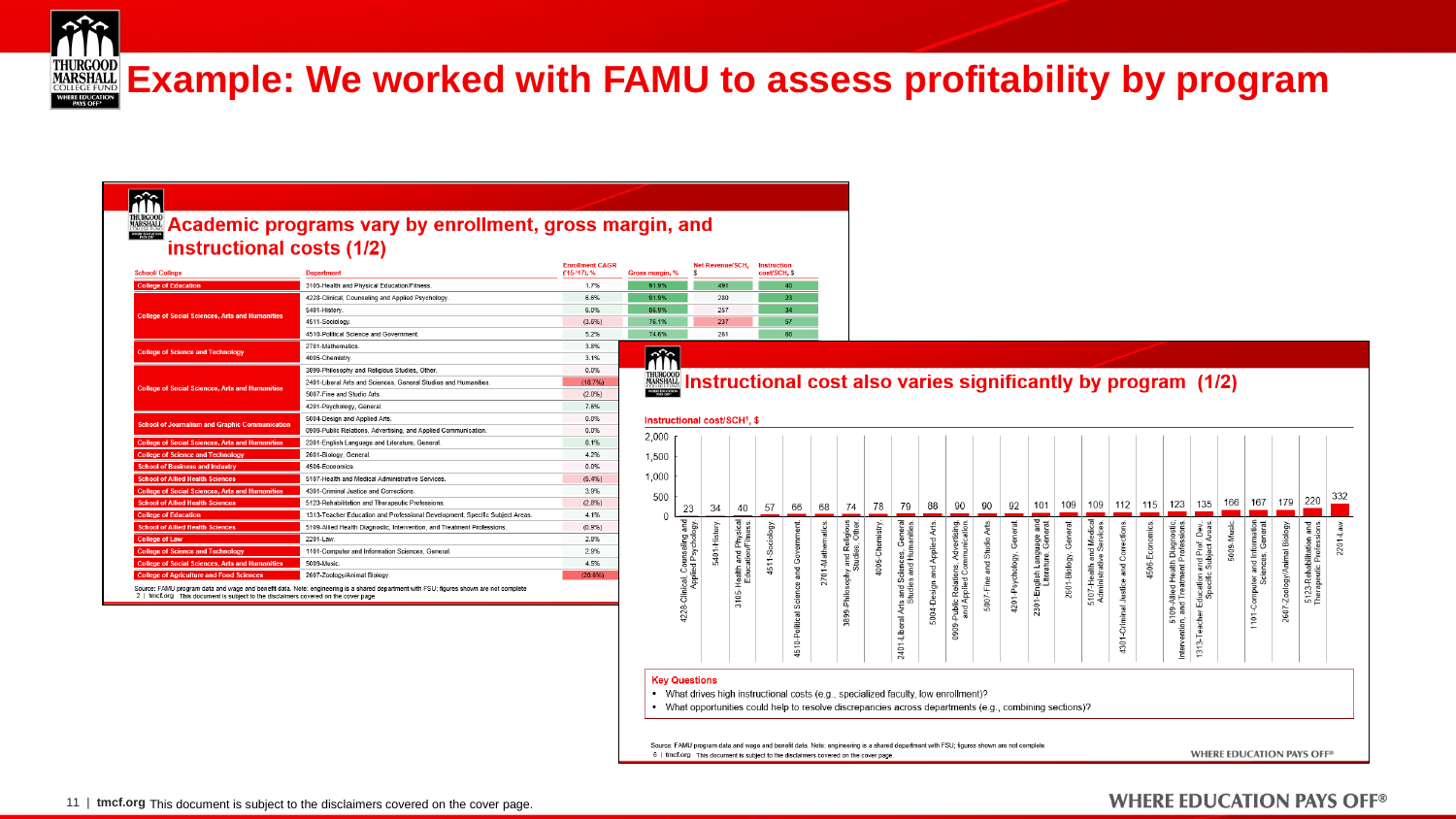

FAMU can build a responsive academic enterprise that seeks to have a portfolio of highquality program offerings aligned with the demands and trends of the workforce

To assess FAMU's current program portfolio and set up a discussion around the strength of its program, we can examine programs across four dimensions:

 Workplace relevance 1

- Student interest 2
- Student satisfaction and outcomes 3
- Research productivity 4
- Program profitability 5